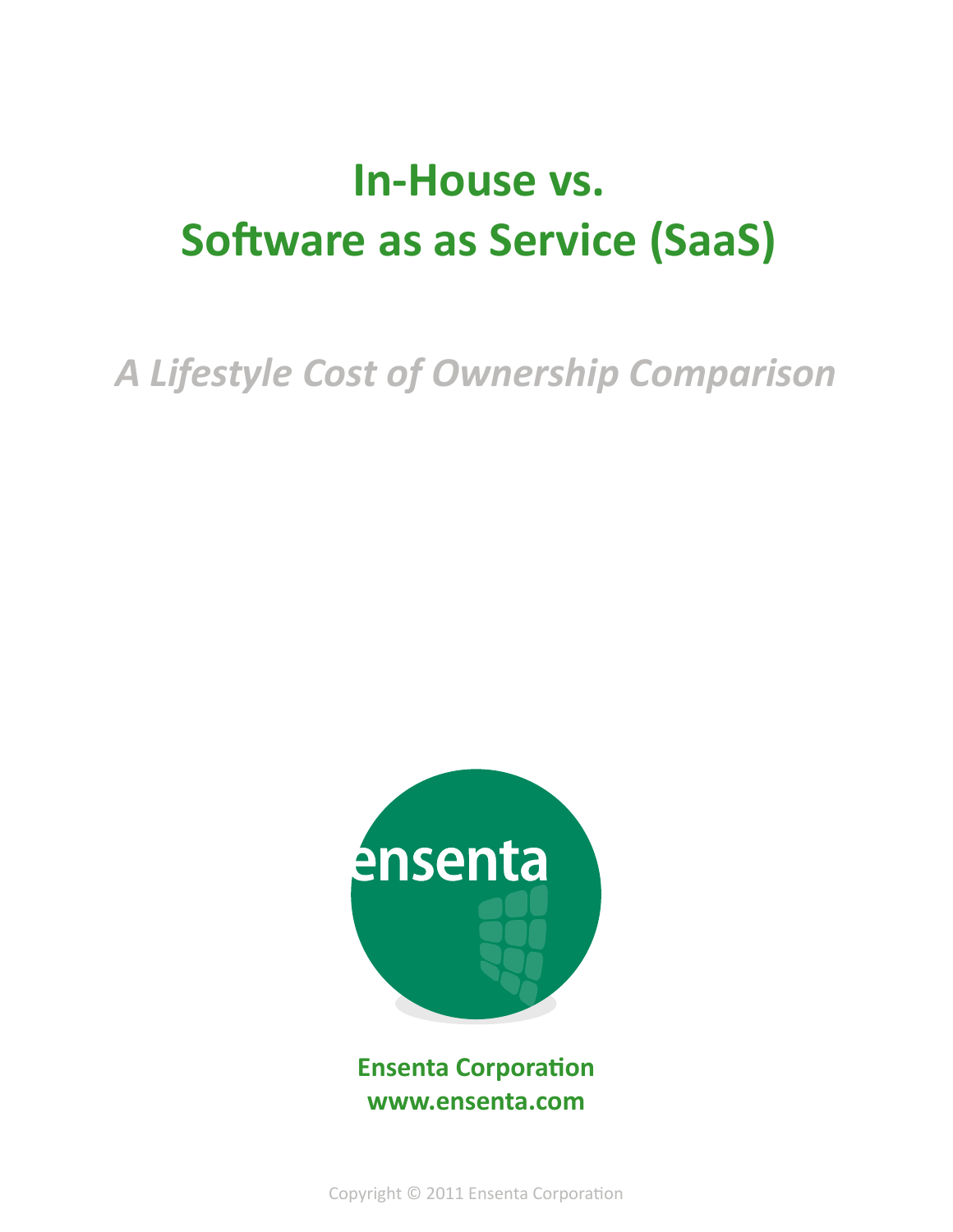### In-House vs. SaaS

A common decision facing users of mission-critical software is whether to opt for an in-house solution, or to go with a SaaS provider. The trade-offs are complex, and go beyond mere comparisons of the price column in vendor proposals. A diligent study of costs and benefits over the lifecycle of solution use can yield a more informed perspective. Presented below are the key issues for consideration.

**Up-front versus variable cost.** Most in-house software solutions come with an initial license price and annual maintenance fees. In some cases the initial outlay can be significant. Annual maintenance fees range from 15% to 20% of license. Thus, the inhouse solution can represent a large up-front investment, and non-trivial annual expense. SaaS options are typically priced based on usage- in other words, "pay by the drink". Other SaaS pricing models include monthly subscriptions, usually tied to usage, plus a very modest implementation fee. In emerging and growing areas like remote deposit cap-

ture (RDC), the ability to scale cost in proportion to solution adoption by customers, gives financial institutions considerable flexibility.

**Hidden costs of hardware.** While it is true that hardware costs have come down significantly, there are concealed challenges to managing hardware infrastructure. For example, maintenance costs and server upgrades are often overlooked. And, most small and medium sized financial institutions have limited information technology (IT) resources. The task of managing hardware and communications associated with a distributed capture network may need incremental expense and training. It is also not uncommon in an inhouse scenario, to have the solution provider and financial institution "finger pointing" at each other in times of system malfunction. "It's your network!" or "No! It's your server", are heard far too often. The key point is that valuable time (and thus cost) elapses while the finger pointing is sorted out. A SaaS provider, on the other hand, services multiple customers and has to ensure that hardware and communications have high up-time and availability. A SaaS provider has no room for error in ensuring high up-time and availability.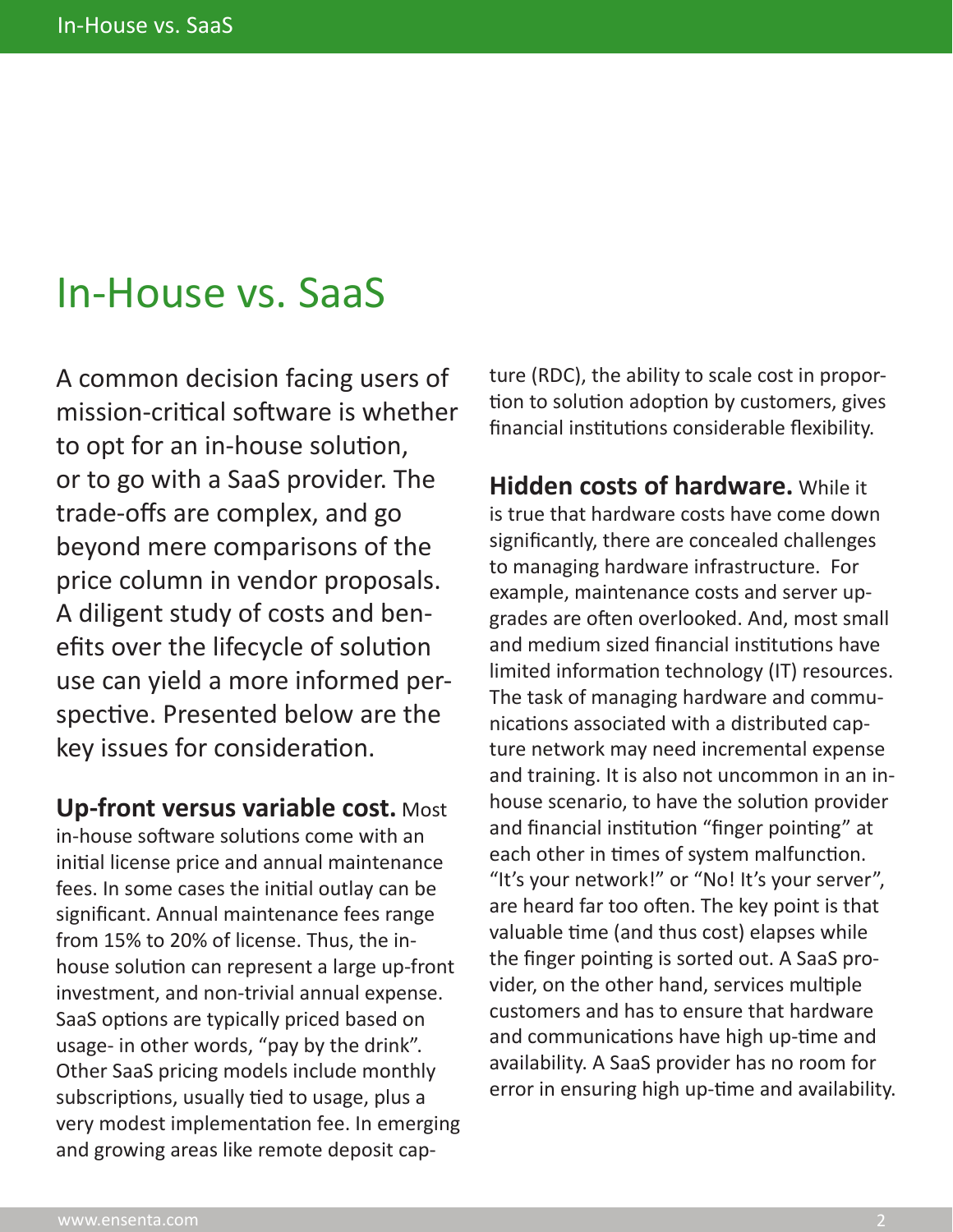**Fragile disaster recovery.** Most inhouse solution providers are software companies with limited expertise and resources in providing business continuity and disaster recovery. The movement of money is about as mission-critical as it gets. Lack of business resumption procedures has financial, customer service and credibility impact. Financial institutions will be well served to examine proposed continuity and recovery options very carefully. Consider the cost of the distributed capture and clearing infrastructure being down for an hour, half a day, a day. The numbers mount fairly quickly. Catastrophic failure is simply not an option for a SaaS provider. Failed infrastructure impacts the entire customer base immediately, and is an existential threat to the SaaS provider. With that kind of consequence in the balance, most SaaS providers have robust business continuity and disaster recovery capability in place.

#### **Clearing competency and training.**

Very large financial institutions have large organizations that manage and operate check capture and clearing infrastructure. Smaller financial institutions considering in-house options face a dilemma. What is the right level of capture and clearing capability to have resident within the organization, keeping in mind the specialized training and expertise required? Even if minimal capture and consolidation is brought within, careful thought needs to be given to handling exceptions due to image quality, "can't reads", image correction and balancing. If entire clearing capability is implemented within the institution, the cost and complexity of managing image exchange, on-us inclearing, returns, archives and adjustments, have to be considered. How

much of a competency in check capture and clearing does it make sense for an institution to have available within the organization? This is an area worthy of caution as headcount can mushroom suddenly as transaction volumes grow. SaaS and clearing service providers offer turnkey services where skilled resources serving several institutions are available to help smaller financial institutions. This lets the Financial Institution focus on their core competency of providing financial services instead of checking processing operations.

#### **Stretched implementation lead**

**times.** Solution implementation is an area where the difference between in-house and SaaS options is marked. In-house providers have to schedule personnel to implement solutions. It is not uncommon for financial institutions to wait in queue for their turn while solution providers free personnel from other implementations to stage hardware, load and configure software correctly and (sometimes) travel to an institution to complete implementation. What is the cost of being late to market- in lost revenue, competitive position and customer satisfaction? Even more difficult is dealing with solution providers who pull personnel out of one implementation before completion to work with another (perhaps more demanding or lucrative) customer. It is not uncommon to have solutions that are "forever 95% complete". The Saas world does not suffer from the disadvantage of "starting from scratch" for each implementation. The implementation challenge in a Saas environment is one of configuring shared software correctly for security and efficiency. Lead times are thus typically much shorter.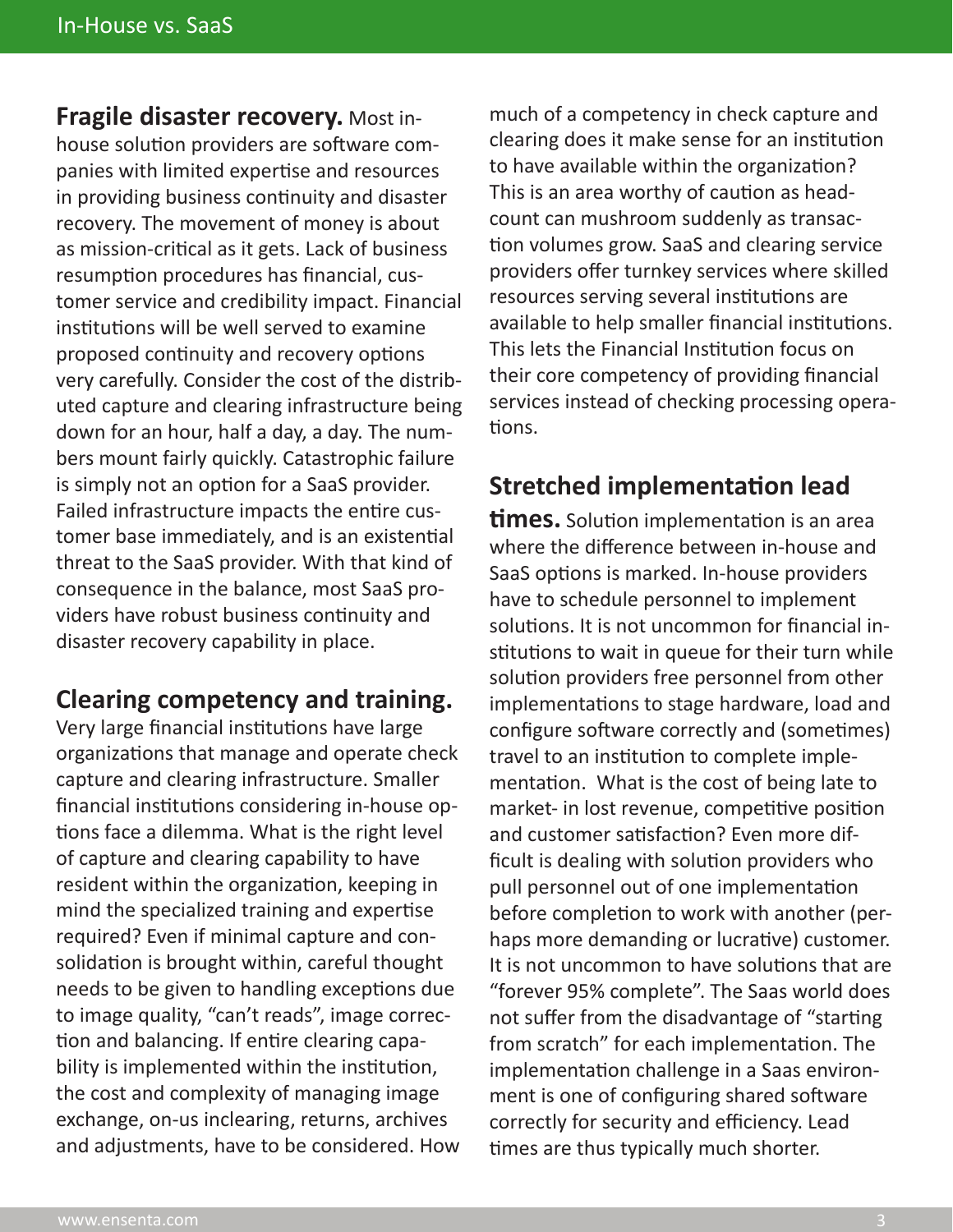**Who's your DBA?** Arguably the most important parts of check capture and clearing systems are databases. Now, databases can be difficult to manage and support, particularly as the number and type of capture points, and associated transaction volumes grow. With in-house implementations, it is sometimes not clear where the responsibility for database administration (DBA) lies- another area where there can be "finger pointing". It is difficult for smaller financial institutions to gain mastery over complex databases. Even if solution providers undertake the DBA responsibility, it makes sense for an institution to determine the number of skilled DBAs the solution provider has on staff, and the number of customers supported by these resources. In Saas situations, databases are logically partitioned while sharing a common physical infrastructure. In this scenario, issues related to databases usually affect multiple customers at one time. Most SaaS providers, therefore, invest in skilled DBA resources to ensure database integrity and efficiency at all times.

**What happened to my bug?** Closely related to the DBA issue discussed previously is the subject of software support in general. With in-house scenarios, customers are often on various release levels, sometimes with customizations that are unique to them. Software bugs can also appear to be unique to specific customers. A common area of contention with in-house implementations is the triage and resolution lead times for software bugs. Because it is possible to isolate bugs to specific customers, resources are sometimes applied to resolve problems for the most demanding customers. This can mean that some bugs can get left behind in "forever tri-

age" mode. The shared infrastructure of SaaS means significantly less variation in operating environment between customers. The bugs that affect one customer, more often than not will affect others. The path to software problem resolution, therefore, is often more smooth in the SaaS world.

**Releases and upgrades.** When managed with well defined version control processes, implementing new software releases to many in-house customers is not difficult. Robust controls include concise definitions of all customers' operating environment, including release levels, customizations and configurations. New releases are best put through test servers, before implementation in a production environment. There are situations when these practices are not followed, and new release implementation escalates into a series of custom patches that are tweaked to get each customer's environment working. There is a huge cost to the loss of productivity during the disruption. Financial institutions will do well to do a thorough examination of a solution provider's software lifecycle development process before opting for in-house alternatives. The Saas mileau, by definition, cannot afford large variability in customer operating environments. New releases are examined thoroughly in multi-tenant test scenarios before implementation in production environments. Since problems cannot be compartmentalized to a customer easily, Saas providers have to get it right the first time.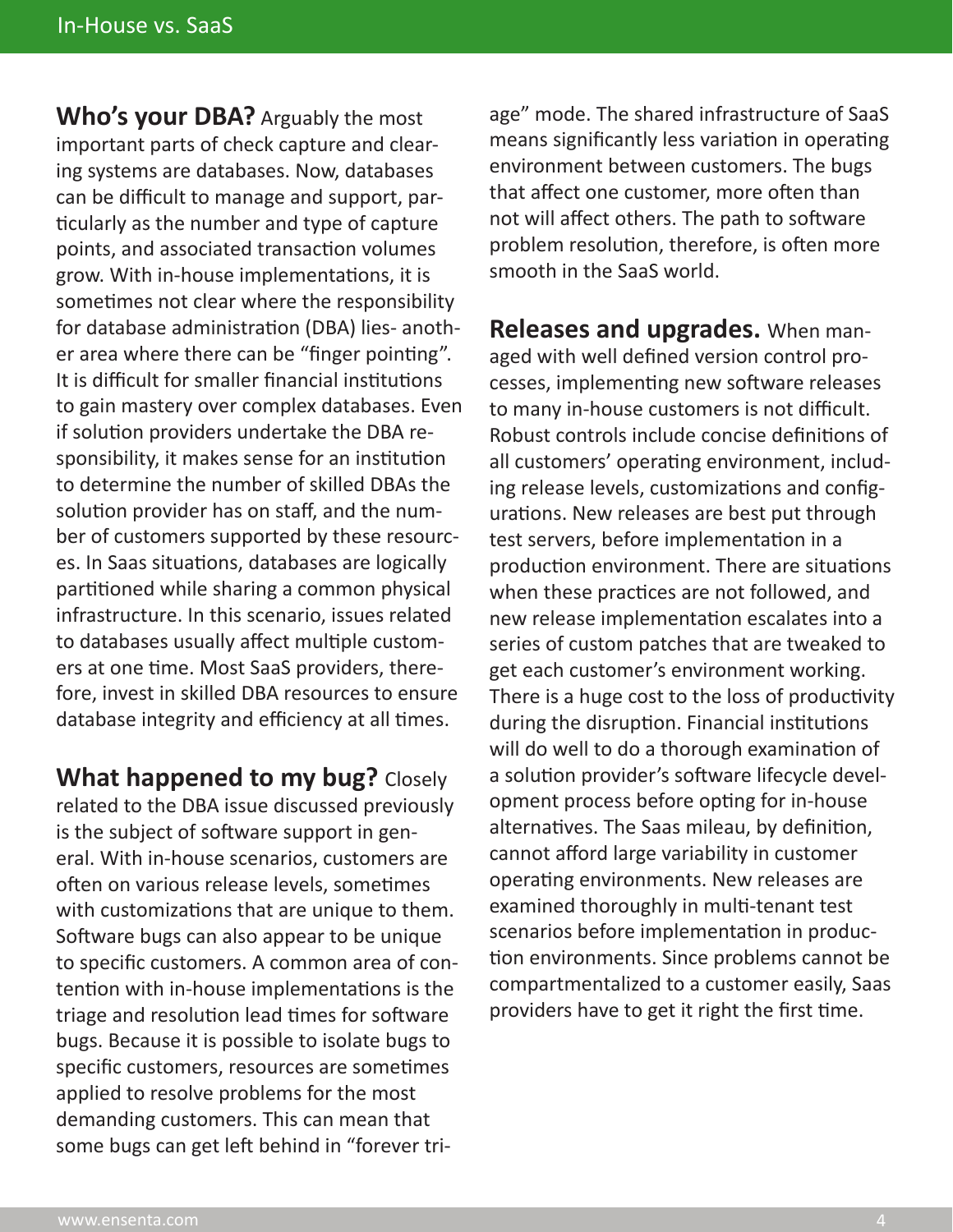#### **Risk management and best prac-**

**tices.** A particular benefit with the Ensenta SaaS offering, is the continuous monitoring and mitigation of risk. The Ensenta system has over a hundred real-time risk filters that monitor remote deposit transactions from all types of deposit points, and across all customers. The continuous learning offered by this capability ensures that risk related (and other) best practices are made available to all

## Summary

customers rapidly. It is difficult for in-house solution providers to offer similar self-adapting feedback loops.

A clear best option. It is clear that SaaS offers affordability, lower risk and greater flexibility throughout the ownership lifecycle. Financial institutions are sure to benefit from considering the compelling case for SaaS over in-house delivery alternatives.

| <b>Attribute</b>                 | <b>In-House</b>          | <b>SaaS</b> |
|----------------------------------|--------------------------|-------------|
| Up-front Investment              | \$\$\$                   | Modest      |
| <b>Hidden Hardware Cost</b>      | \$\$\$                   | <b>None</b> |
| <b>Disaster Recovery</b>         | Often Poor               | Standard    |
| <b>Training Needs</b>            | High                     | Low         |
| <b>Implementation Lead Times</b> | Often Long               | Short       |
| <b>Database Administration</b>   | Challenging              | Transparent |
| <b>Support Lead Times</b>        | Often Long               | Short       |
| <b>Release Management</b>        | <b>Often Problematic</b> | Streamlined |
| Risk Management & Best Practice  | Very Little              | Standard    |